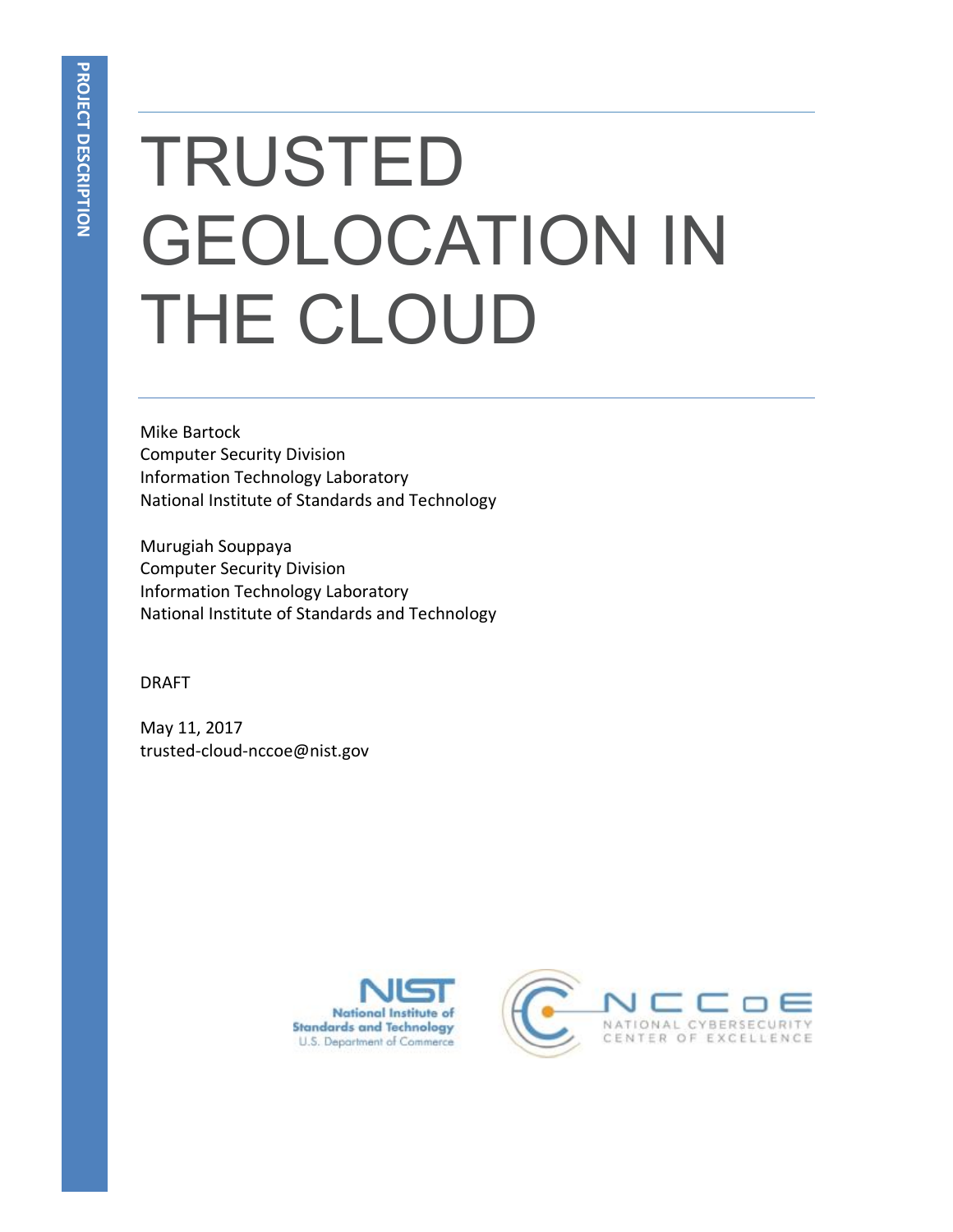The National Cybersecurity Center of Excellence (NCCoE), a part of the National Institute of Standards and Technology (NIST), is a collaborative hub where industry organizations, government agencies, and academic institutions work together to address businesses' most pressing cybersecurity challenges. This public-private partnership enables the creation of practical cybersecurity solutions for specific industries or broad, cross-sector technology challenges. Working with technology partners—from Fortune 50 market leaders to smaller companies specializing in IT security— the NCCoE develops modular, easily adaptable example cybersecurity solutions demonstrating how to apply standards and best practices using commercially available technology. Information is available at: [https://nccoe.nist.gov.](https://nccoe.nist.gov/)

This document describes a problem that is relevant to many industry sectors. NCCoE cybersecurity experts will address this challenge through collaboration with a community of interest, including vendors of cybersecurity solutions. The resulting reference design will detail an approach that can be incorporated across multiple sectors.

#### **ABSTRACT**

The motivation behind this Building Block is to improve the security of cloud computing and accelerate the adoption of cloud computing technologies by establishing an automated hardware root of trust method for enforcing and monitoring geolocation restrictions for cloud servers. A hardware root of trust is an inherently trusted combination of hardware and firmware that maintains the integrity of the geolocation information and the platform. Once the cloud platform has been attested to be trustworthy and to comply with a defined geolocation policy, then other use properties can be instantiated to support additional security capabilities that are built on this foundational hardware root of trust. These capabilities can include restricting workloads to running on trusted hardware in a trusted location; restricting communications between workloads; ensure workload data is protected at rest; applying security policies to workloads; and leveraging these capabilities across a hybrid cloud. This project will result in a freely available NIST Cybersecurity Practice Guide.

#### **KEYWORDS**

hardware root of trust; cloud computing; geolocation; migration; hybrid; encryption; network segmentation

#### **DISCLAIMER**

Certain commercial entities, equipment, products, or materials may be identified in this document in order to describe an experimental procedure or concept adequately. Such identification is not intended to imply recommendation or endorsement by the National Institute of Standards and Technology or the National Cybersecurity Center of Excellence, nor is it intended to imply that the entities, equipment, products, or materials are necessarily the best available for the purpose.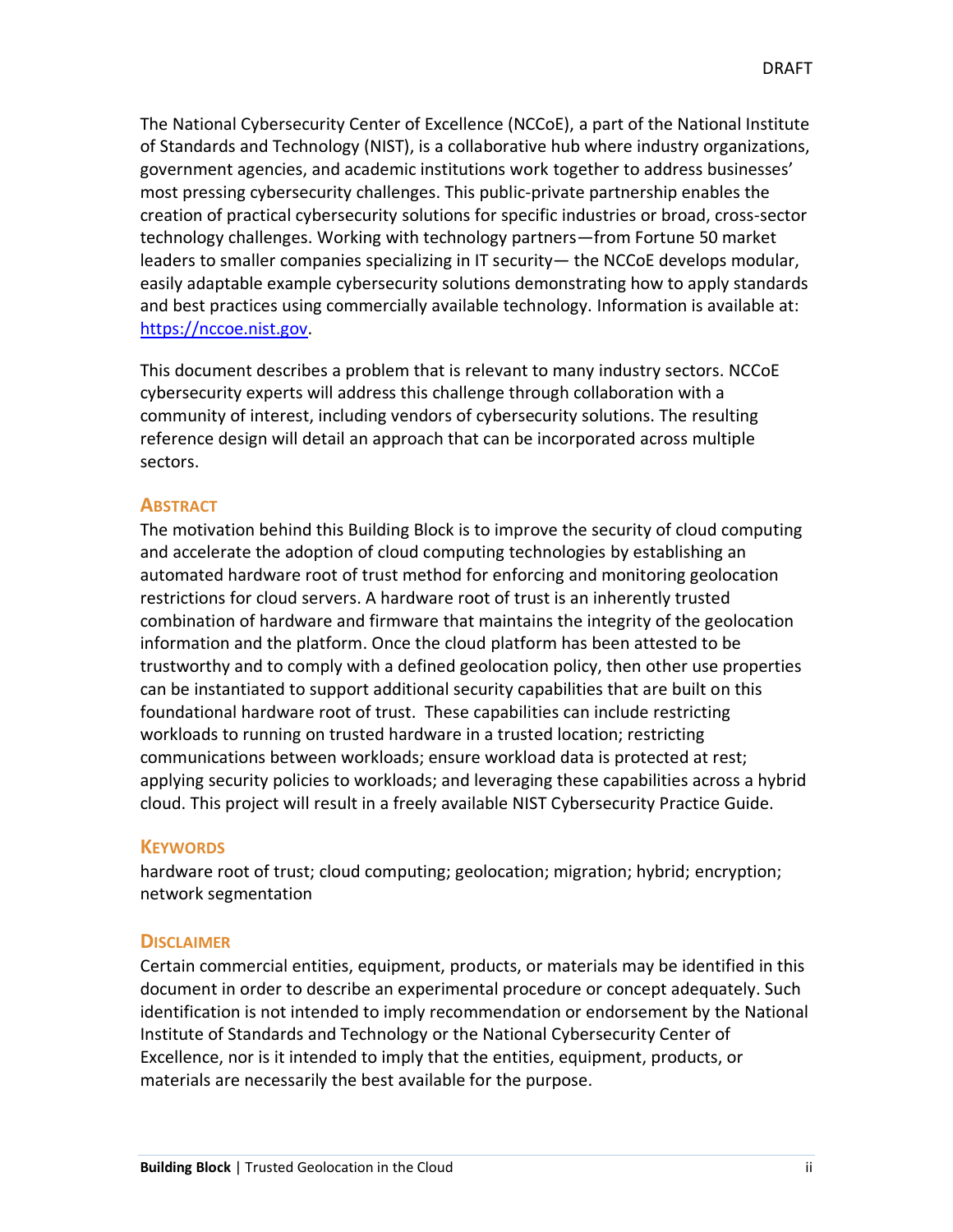#### **COMMENTS ON NCCOE DOCUMENTS**

Organizations are encouraged to review all draft publications during public comment periods and provide feedback. All publications from NIST's National Cybersecurity Center of Excellence are available at [http://nccoe.nist.gov/projects.](http://nccoe.nist.gov/projects)

Comments on this publication may be submitted to: [trusted-cloud-nccoe@nist.gov](mailto:trusted-cloud-nccoe@nist.gov)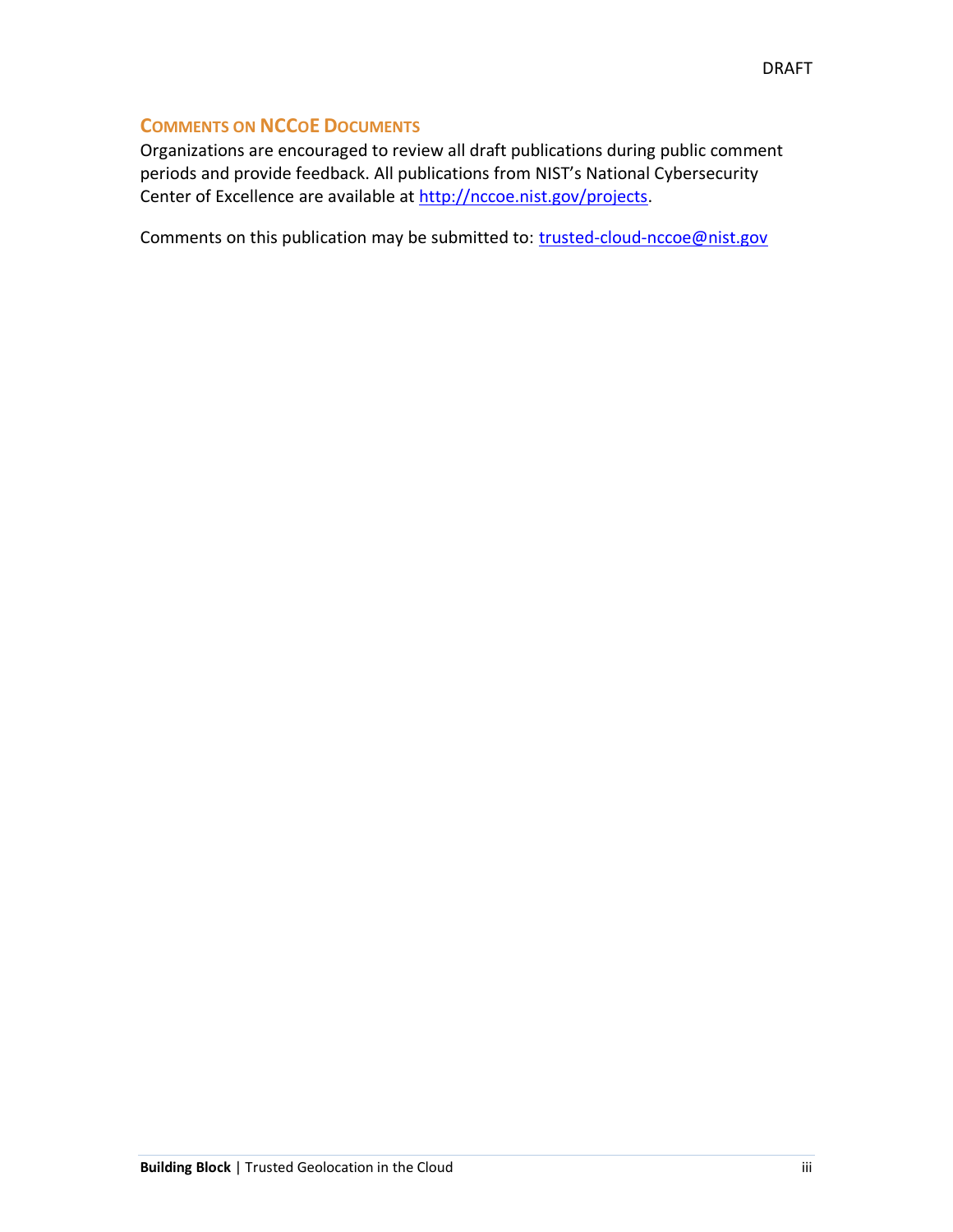# **Table of Contents**

| 1. |                                                                                                                                                                     |
|----|---------------------------------------------------------------------------------------------------------------------------------------------------------------------|
|    |                                                                                                                                                                     |
|    |                                                                                                                                                                     |
| 2. |                                                                                                                                                                     |
| 3. |                                                                                                                                                                     |
|    | Stage 1: Platform Attestation and Safer Hypervisor or Operating System Launch 4                                                                                     |
|    | Stage 2: Trust-Based Homogeneous Secure Migration within a Single Cloud Platform                                                                                    |
|    | Stage 3: Trust-Based and Geolocation-Based Homogeneous Secure Migration within                                                                                      |
|    | Stage 4: Data Protection and Encryption Key Management Enforcement Based on<br>Trust-Based and Geolocation-Based Homogeneous Secure Migration within a Single       |
|    | Stage 5: Persistent Data Flow Segmentation Before and After the Trust-Based and<br>Geolocation-Based Homogeneous Secure Migration within a Single Cloud Platform. 7 |
|    | Stage 6: Industry Sector Compliance Enforcement for Regulated Workloads Before<br>and After the Trust-Based and Geolocation-Based Homogeneous Secure Migration. 7   |
|    | Stage 7: Trust-Based and Geolocation-Based Homogeneous and Policy Enforcement                                                                                       |
| 4. |                                                                                                                                                                     |
| 5. |                                                                                                                                                                     |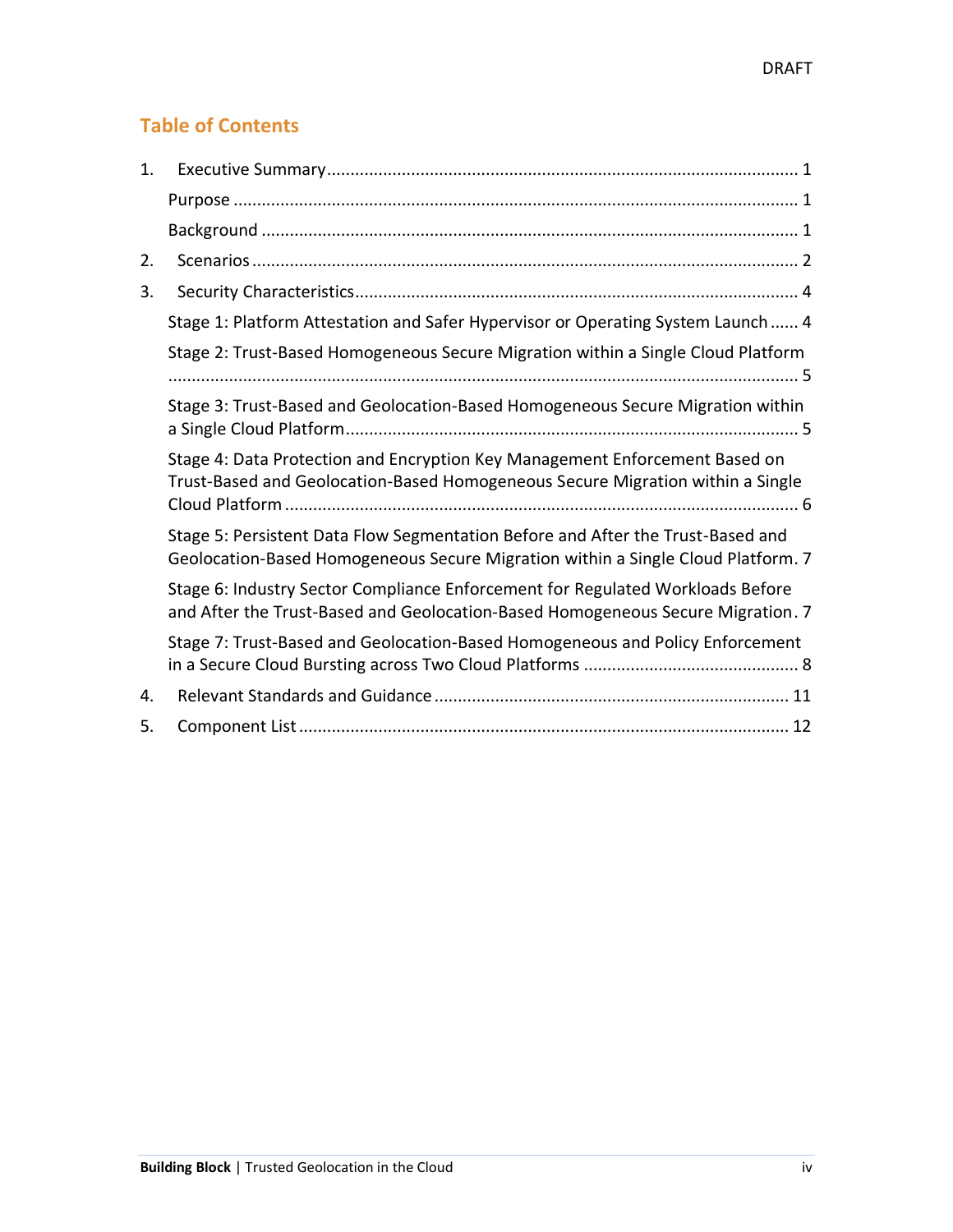#### <span id="page-4-0"></span>**1. EXECUTIVE SUMMARY**

#### <span id="page-4-1"></span>**Purpose**

- Organizations often need to use cloud servers physically located within their own
- countries or where their data is generated and processed. Determining the approximate
- physical location of an object, such as a cloud computing server, is generally known as
- geolocation. Geolocation for cloud servers can be accomplished in many ways, with
- varying degrees of accuracy, but traditional geolocation methods are not secured, and
- they are enforced through management and operational controls that cannot be
- automated and scaled. Traditional geolocation methods depend on people and
- processes that cannot be trusted to meet cloud security needs.
- The motivation behind this Building Block is to improve the security of cloud computing
- and accelerate the adoption of cloud computing technologies by establishing an
- automated hardware root of trust method for enforcing and monitoring geolocation
- restrictions for cloud servers.
- A hardware root of trust is an inherently trusted combination of hardware and firmware
- that maintains the integrity of the geolocation information and the platform. The
- hardware root of trust is seeded by the organization, with the host's unique identifier
- and platform metadata stored in tamper-resistant hardware. This information is
- accessed by management and security tools using secure protocols to assert the
- 20 integrity of the platform and confirm the location of the host.
- 21 Once the cloud platform has been attested to be trustworthy and to comply with a defined geolocation policy, then other use properties can be instantiated to support additional security capabilities that are built on this foundational hardware root of trust. One of the use cases is the ability to allow migration of workloads from an on-premise data center to a provider data center hosted on the Internet to take advantage of public cloud resources. In addition, various sets of policies can be enforced in support of the use cases. First, data protection capabilities can be implemented so that the workloads are decrypted only after the hosting platforms are measured and meet the geolocation policy. Second, the network data flows between the components of the workload can be isolated at runtime in support of an organization-defined segmentation policy in a shared environment. Finally, the security compliance properties can be automatically assessed and enforced to support industry sector-specific risk management frameworks and associated security controls.

#### <span id="page-4-2"></span>**Background**

- Shared cloud computing technologies are designed to be highly agile and flexible,
- transparently using any available resources to process workloads for their customers.
- However, there are security and privacy concerns associated with sharing resources and
- allowing unrestricted workload migration. Whenever multiple workloads are present on
- a single cloud server, there is a need to segregate those workloads so they do not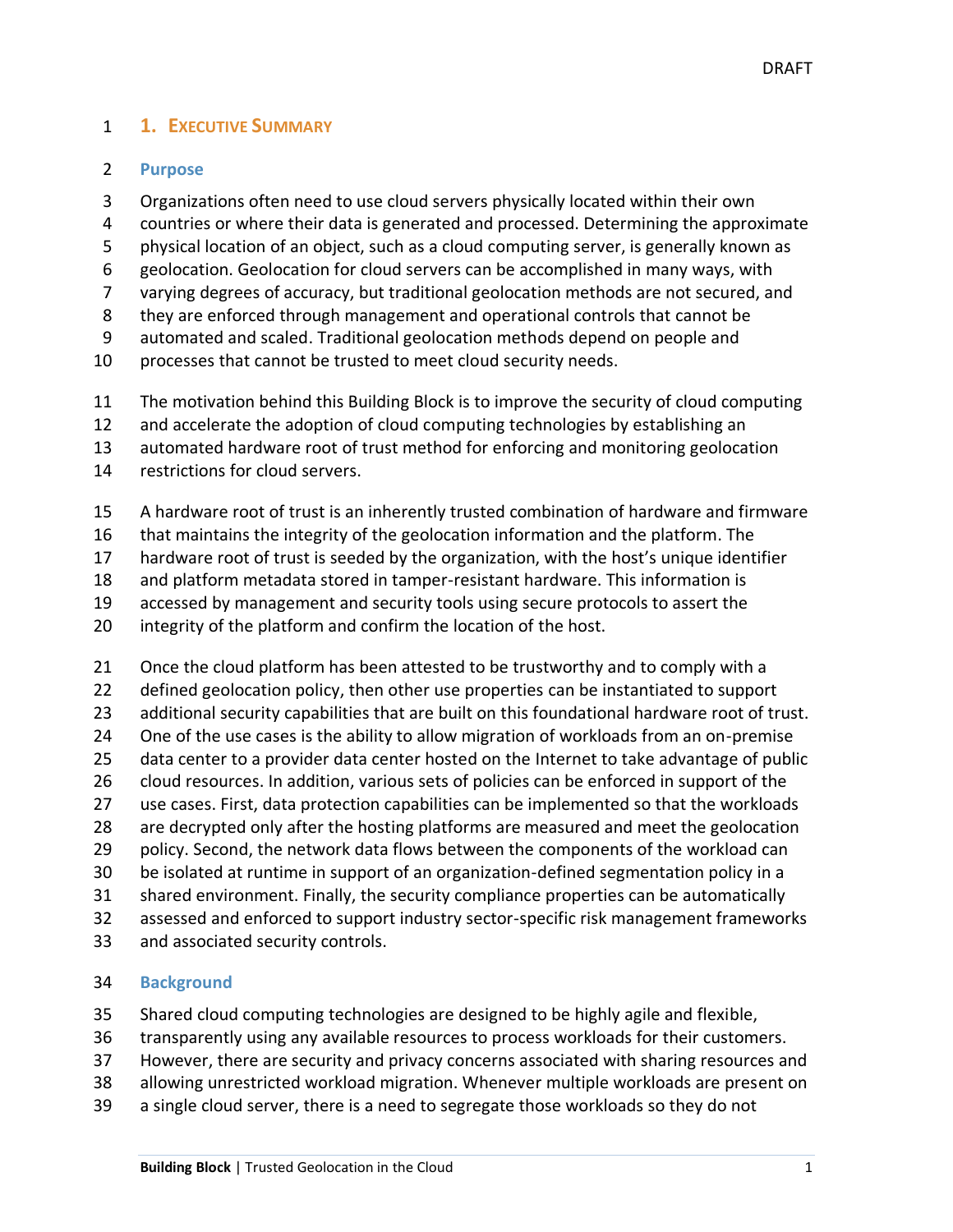- interfere with each other, gain access to each other's sensitive data, or otherwise
- compromise the security or privacy of other workloads. As an example, consider two
- rival companies with workloads on a multi-tenancy cloud platform; each company
- would want to ensure that the server can be trusted to protect its information from the
- other company. Similarly, a single organization might have multiple workloads that need
- to be kept separate because of differing security requirements and needs for each
- workload, such as isolating a regulated workload from a public-facing workload.
- Another concern with shared cloud computing is that workloads could move from cloud
- servers located in one country to servers in another country. Each country has its own
- laws for data security, privacy, and other aspects of information technology (IT).
- Because these laws may conflict with an organization's policies or mandates (e.g., laws,
- regulations), an organization may decide that it needs to restrict which cloud servers it
- uses based on their country.

### <span id="page-5-0"></span>**2. SCENARIOS**

- This section proposes high-level usage scenarios that support various characteristics and
- requirements for cloud workloads across cloud environments, whether they are
- physically located on premise in a private data center or in a hosted and shared cloud
- provider infrastructure.
- Using trusted compute pools is a leading approach to aggregate trusted systems and
- segregate them from untrusted resources, which results in the separation of higher-
- value, more sensitive workloads from commodity application and data workloads. The
- principles of operation are to:
- Configure a part of the cloud that meets the security requirements defined by the organization.
- Control access to that resource pool so the identified workloads are instantiated within that environment.
- Control access and enforcement of the key management system to support the organization's data protection policy.
- Control the flow of network traffic between the components within the trusted compute pool.
- Enable audits and enforcement of security controls on that resource pool so it adheres
- to industry sector-specific compliance requirements.
- These trusted compute pools allow the organization to gain the benefits of dynamic
- cloud environments while still enforcing higher levels of protection for more critical
- workloads. The ultimate goal is to be able to use trusted geolocation for deploying and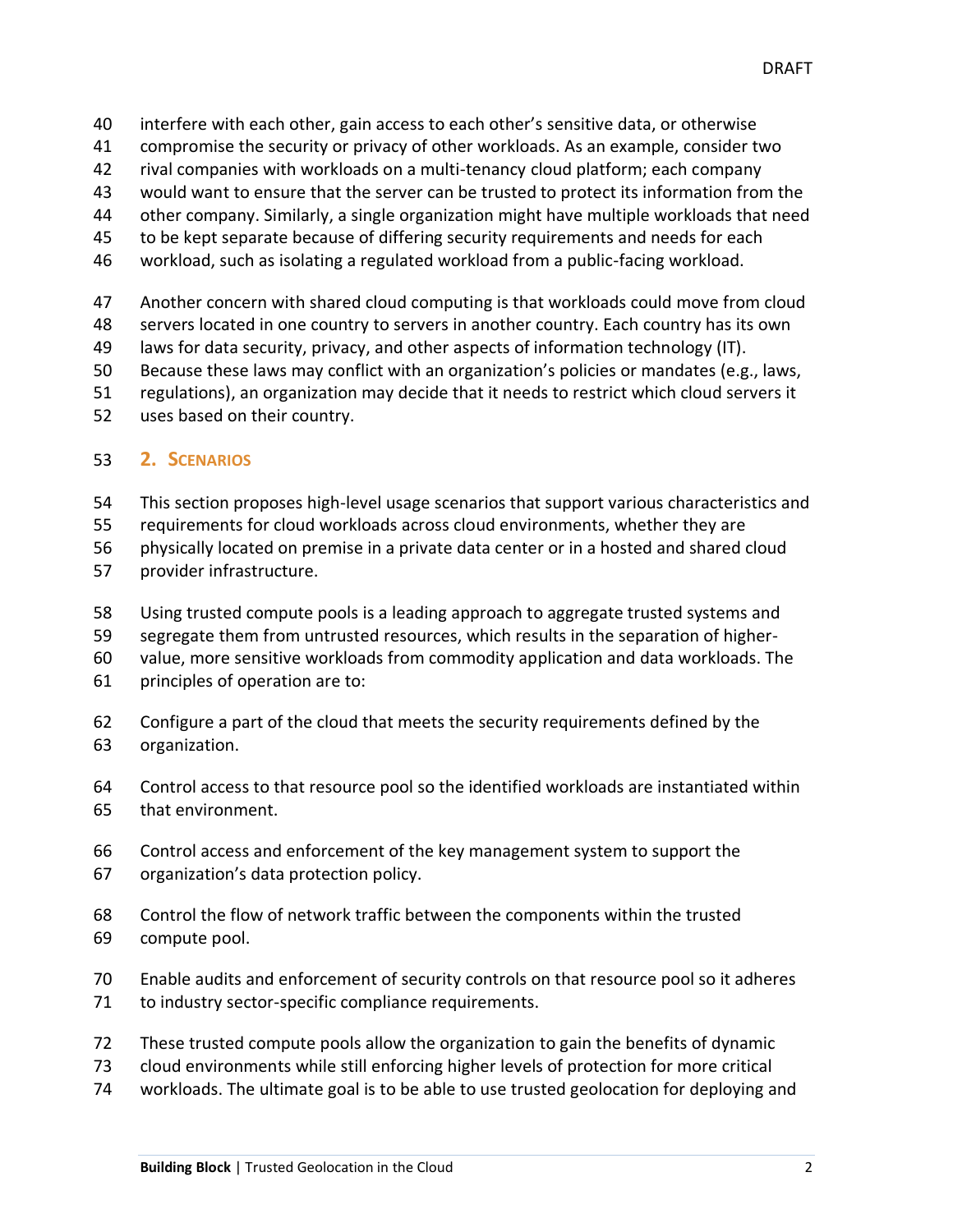migrating cloud workloads between cloud servers within private and hybrid clouds. This goal is dependent on smaller prerequisite goals, which can be thought of as capabilities the solution can provide. The following phases group the prerequisites and goals to increasingly support the proposed usage scenario: **1. Platform Attestation and Safer Hypervisor or Operating System Launch** This ensures that the cloud workloads are instantiated and executed on trusted server platforms. **2. Trust-Based Homogeneous Secure Migration within a Single Cloud Platform** This stage allows cloud workloads to be migrated among homogeneous trusted server platforms within a cloud owned and operated by a single provider. 

- **3. Trust-Based and Geolocation-Based Homogeneous Secure Migration within a Single Cloud Platform**
- This stage allows cloud workloads to be migrated among homogeneous trusted server platforms within a cloud operated by a single organization, taking into consideration geolocation restrictions. Although other trusted resource pool policies can be implemented, the geolocation usage model is selected for this scenario.
- **4. Data Protection and Encryption Key Management Enforcement Based on Trust- Based and Geolocation-Based Homogeneous Secure Migration within a Single Cloud Platform**
- This stage allows the encryption keys to be released to the management platform to instantiate the cloud workloads only if they are migrated among homogeneous trusted server platforms within a cloud, taking into consideration geolocation restrictions.
- **5. Persistent Data Flow Segmentation Before and After the Trust-Based and Geolocation-Based Homogeneous Secure Migration within a Single Cloud** Once the workloads are instantiated, the network isolation and segmentation rules between the components of the workload supporting an organization-defined policy are maintained before and after the secure migration.
- **6. Industry Sector Compliance Enforcement for Regulated Workloads Before and After the Trust-Based and Geolocation-Based Homogeneous Secure Migration** The security controls supporting an industry sector risk management framework for regulated workloads are assessed, audited, and enforced before and after the secure migration.
- **7. Trust-Based and Geolocation-Based Homogeneous and Policy Enforcement in a Secure Cloud Bursting across Two Cloud Platforms** This stage allows cloud workloads to be migrated among homogeneous trusted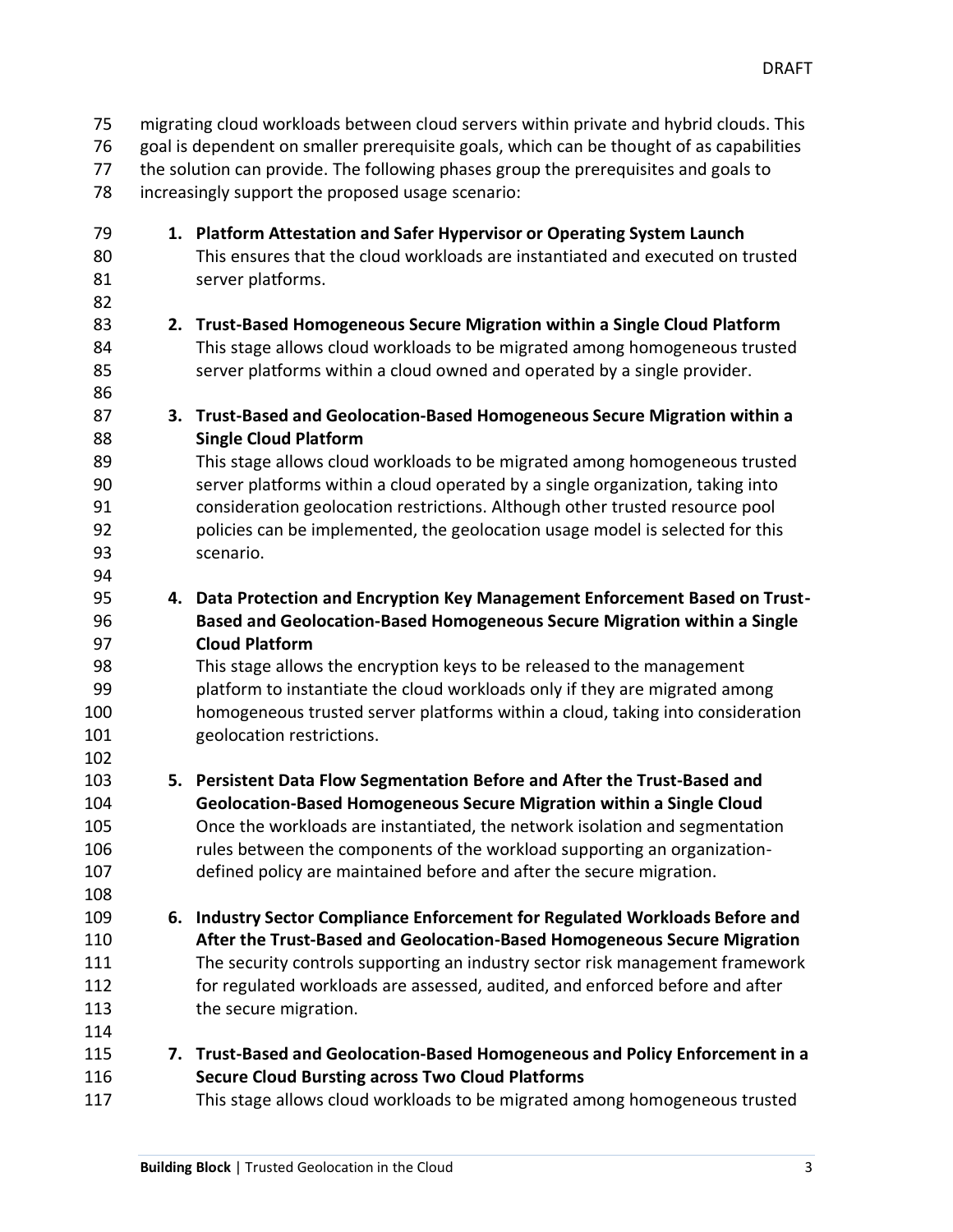- server platforms between two clouds managed by different organizations (e.g.,
- private cloud to a cloud hosted by a cloud service provider), taking into
- consideration geolocation restrictions, data protection policies, network
- segmentation rules, and industry sector compliance requirements. The policies
- assigned to the workloads are maintained and enforced before and after the secure migration.

### <span id="page-7-0"></span>**3. SECURITY CHARACTERISTICS**

 The prerequisite security characteristics for each stage, along with more general information, are explained below.

# <span id="page-7-1"></span>**Stage 1: Platform Attestation and Safer Hypervisor or Operating System Launch**

A fundamental component of a solution is having some assurance that the cloud

platform hosting the workload can be trusted. If the platform is not trustworthy, then

the workloads are susceptible to potential attacks from the compute pool. This is a

fundamental property and root of trust that is leveraged by the subsequent stages. For

example, the attestation of the claimed geolocation property is not trustworthy if the

platform has been tampered with. Having basic assurance of trustworthiness is the

- initial stage in the implementation.
- Stage 1 includes the following goals:

# **1. Configure a cloud server platform as being trusted**

- The cloud server platform includes the hardware firmware (e.g., Basic Input/Output System (BIOS) or modern Unified Extensible Firmware Interface (UEFI) settings) and the hypervisor or operating system base image. A hardware cryptographic module is provisioned to store the measurements of the underlying hardware and software modules.
- **2. Before each hypervisor or operating system launch, verify the trustworthiness of the cloud server platform**
- The items configured in goal 1 (BIOS/UEFI and hypervisor/operating system) need to have their configurations verified before launching the hypervisor and operating system to ensure that the assumed level of trust is still in place.

#### **3. During hypervisor or operating system execution, periodically audit the trustworthiness of the cloud server platform**

- This periodic audit is essentially the same check as that performed as goal 2,
- except that it is performed frequently while the hypervisor or operating system
- is executing. Ideally this measurement would be part of continuous monitoring
- and support the compliance requirements for regulated workloads.
- Achieving all of these goals will not prevent attacks from succeeding, but it will detect unauthorized changes to the hypervisor/operating system or BIOS/UEFI in near-real-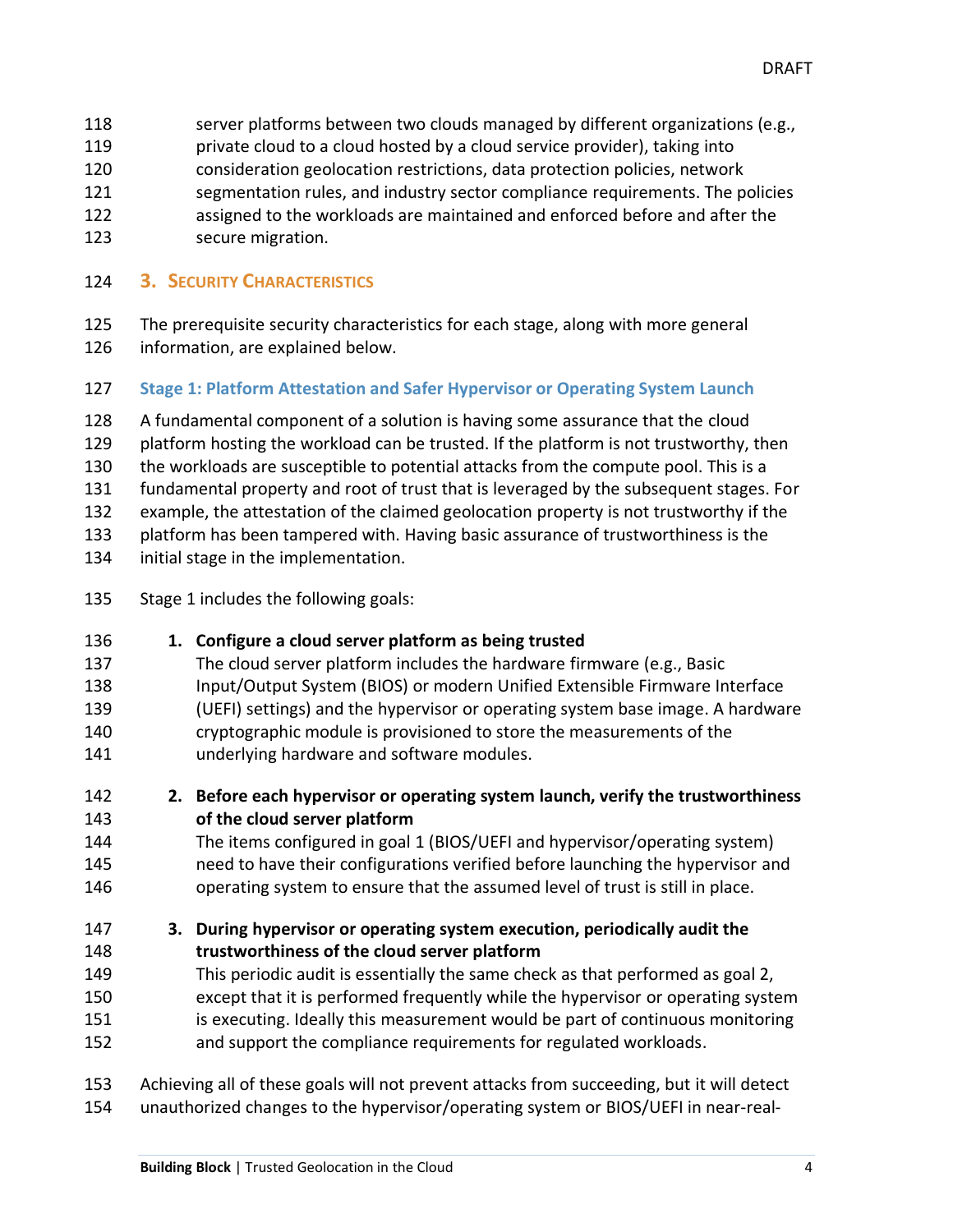- time. If the firmware or software modules are tampered with or otherwise subverted,
- the alteration will be detected. This will prevent the workloads from launching, thus
- limiting damage to the information being processed within the cloud server platform.
- <span id="page-8-0"></span>**Stage 2: Trust-Based Homogeneous Secure Migration within a Single Cloud Platform**
- Once stage 1 has been successfully completed, the next objective is to be able to
- migrate workloads among homogeneous, trusted platforms. Workload migration is a
- key attribute of cloud computing, improving scalability and reliability. The purpose of
- this stage is to ensure that any server that a workload is moved to will have the same
- 163 level of security assurance as the server it is coming from.
- Stage 2 includes the following goals:
- 1. **Deploy workloads only to cloud servers with trusted platforms**
- This indicates that stage 1, goal 3 (auditing platform trustworthiness during hypervisor or operating system execution) occurs and a workload is instantiated on a cloud server if the audit demonstrates that the platform is trustworthy.
- 2. **Migrate workloads on trusted platforms to homogeneous cloud servers on trusted platforms; prohibit migration of workloads between trusted and untrusted servers**
- For this scenario, homogeneous cloud servers are servers that have the same hardware architecture (e.g., Central Processing Unit (CPU) type) and the same hypervisor or operating system type, and they are under the control of a single cloud management console. If a workload has been deployed to a trusted platform, the level of assurance can only be maintained if it is migrated to hosts with identical trust levels. This goal is built upon stage 1, goal 3 (auditing platform trustworthiness during hypervisor execution) and it is performed on both the source and destination cloud server so that the migration is successful if both servers meet the defined policy.
- Achieving these goals ensures that the workloads are deployed to trusted platforms, thus reducing the chance of workload compromise.
- <span id="page-8-1"></span> **Stage 3: Trust-Based and Geolocation-Based Homogeneous Secure Migration within a Single Cloud Platform**
- The next stage builds upon stage 2 by adding the ability to continuously monitor and enforce geolocation restrictions.
- Stage 3 includes the following goals:
- 1. **Have trusted geolocation information for each trusted platform instance**
- This information is represented as a cryptographic hash, and it is stored in the cloud server's cryptographic module so that it can be verified and audited.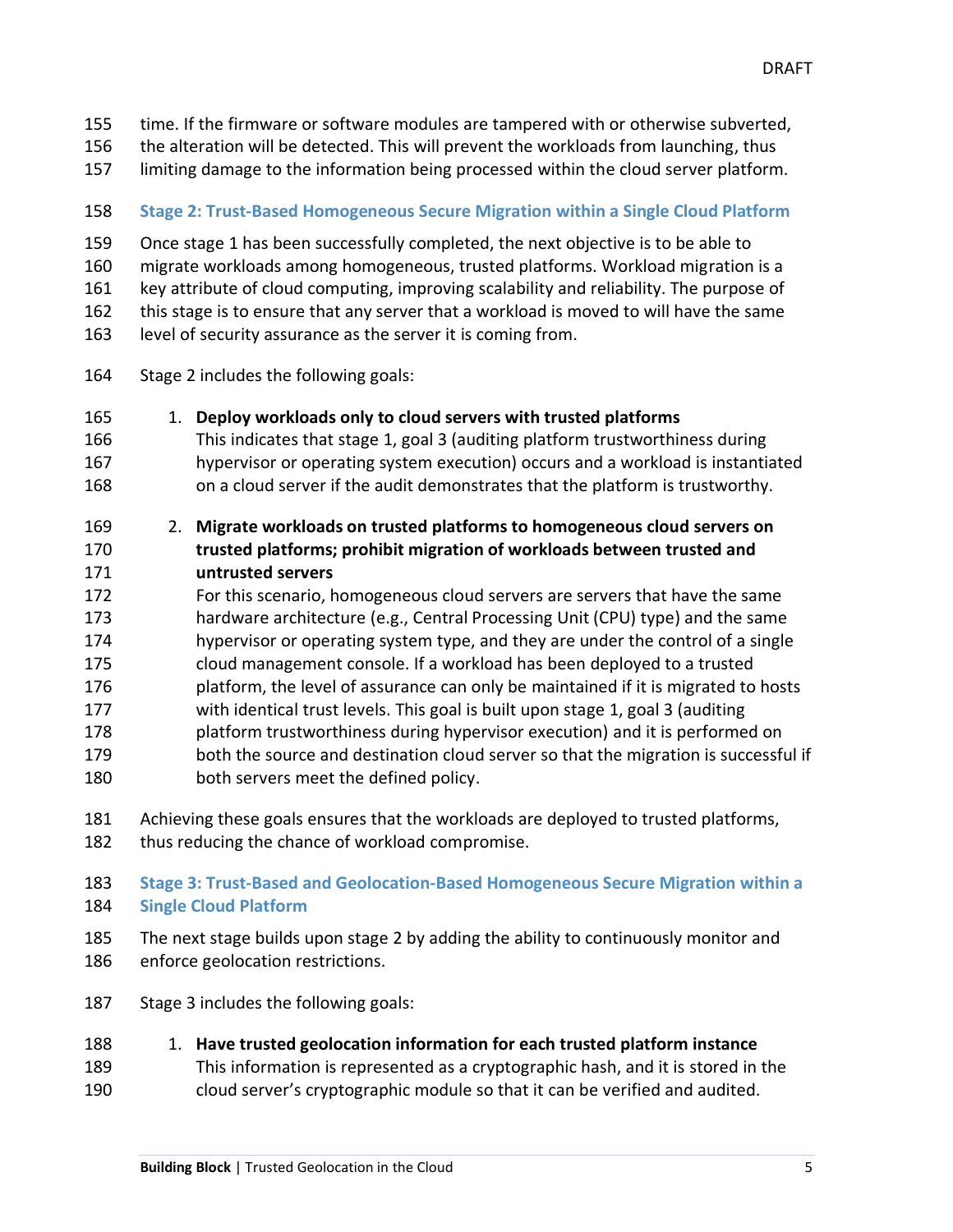- 2. **Provide configuration management and policy enforcement mechanisms for trusted platforms that include enforcement of geolocation restrictions** This goal builds upon stage 2, goal 2 (migrating workloads on trusted platforms to other trusted platforms), enhancing it by adding a geolocation check during the migration process.
- 3. **During hypervisor or operating system execution, periodically audit the geolocation of the cloud server platform against geolocation policy restrictions.** This goal is built upon stage 1, goal 3 (auditing platform trustworthiness during hypervisor or operating system execution) and it audits the geolocation information against a defined policy to ensure compliance after the platform has been attested.

Achieving these goals ensures that the workloads are not migrated to a server in an

unsuitable geographic location. This avoids issues caused by clouds spanning different

physical locations (e.g., countries or states with different data security and privacy laws).

<span id="page-9-0"></span> **Stage 4: Data Protection and Encryption Key Management Enforcement Based on Trust-Based and Geolocation-Based Homogeneous Secure Migration within a Single Cloud Platform**

The next stage builds upon the successful implementation of stage 3 by adding the

- ability to protect the workloads with encryption technology based on server trust and geolocation information.
- Stage 4 includes the following goals:
- 1. **Have the cloud performing trust-based and geolocation-based measurement**
- The trust and geolocation information must be audited periodically so this information can be utilized to make a decision about the release of the encryption keys.
- 2. **Provide a Key Management Solution for Data protection**
- A key management solution is instantiated in a secure environment and integrated with the cloud management platform. Workloads will be encrypted and their keys will be stored in the data protection key management server.
- 3. **Provide an encryption key server**
- Workloads are decrypted by the server and instantiated if the server meets the trusted resource pool characteristics. Before a server is given access to the encryption key for a workload held by the cloud management platform, it must meet the trust and geolocation policy.
- Achieving these goals ensures that the workloads are decrypted on a server that meets 226 the trust or geolocation policy. The workloads are fully encrypted at rest in the storage devices to minimize the risk of data leakage. Even if the workloads are backed up and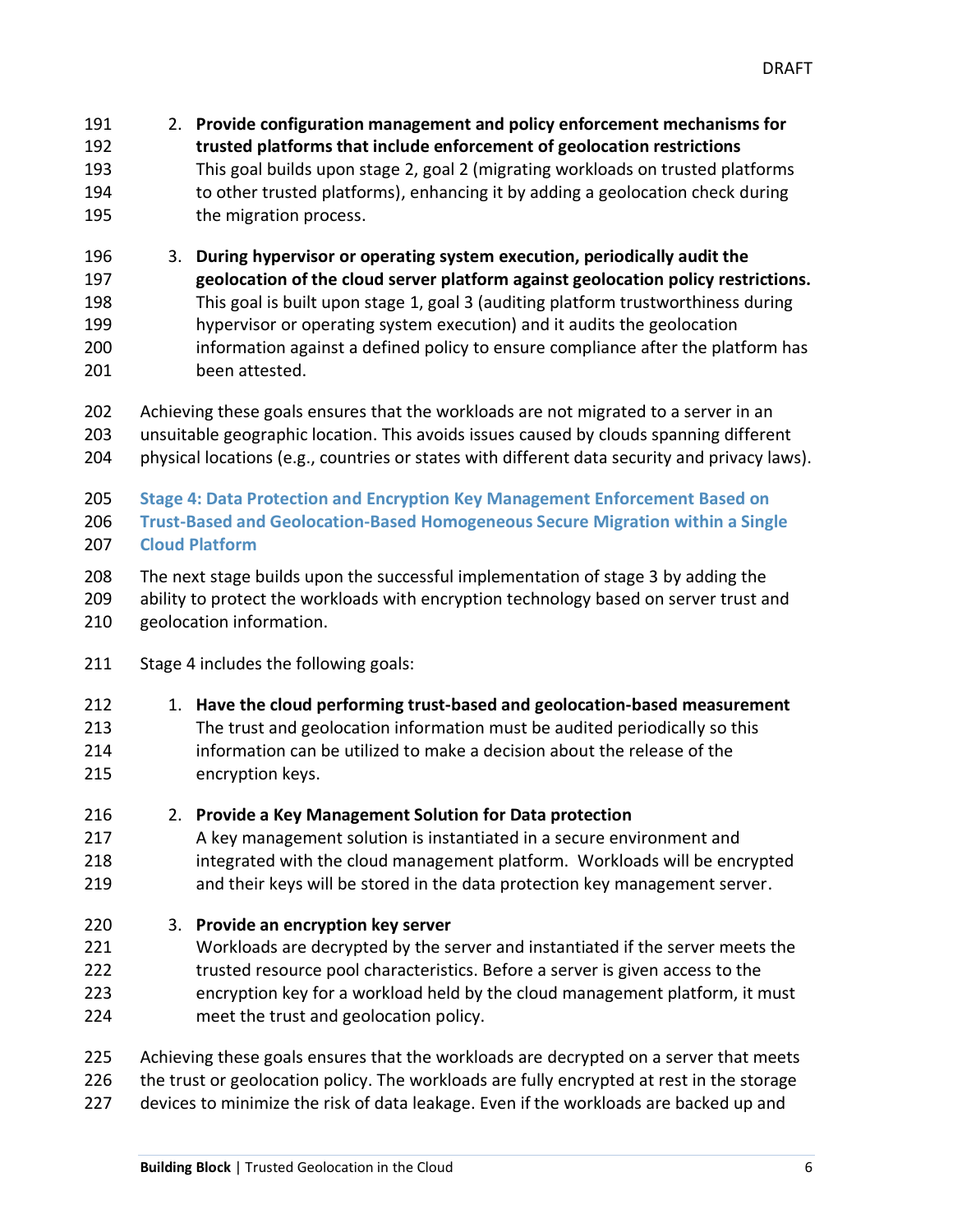- 228 physically moved to another server, they cannot be decrypted by a server that is not
- part of the authorized trusted resource pool.

## <span id="page-10-0"></span> **Stage 5: Persistent Data Flow Segmentation Before and After the Trust-Based and Geolocation-Based Homogeneous Secure Migration within a Single Cloud Platform**

- This stage builds upon Stage 3 at the minimum and it can include Stage 4 for a more
- robust implementation by including the capability to isolate the network data flows
- between the components within a workload.
- Stage 5 includes the following goals:
- 1. **Define the network data flow policy between the various components of the workload**
- A whitelist representing authorized network communications between the different components is enumerated and documented.
- 2. **Associate and enforce the network data flow policy with each component** The management platform binds the network data flow policy to the workload
- and its components, and enforces the rules when the workload is instantiated.

### 3. **Persist the network data flow policy across migration**

- The management platform associates the policy to the workload so that the rules are enforced when the workload is moved between different trusted cloud servers.
- Achieving these goals allows the organization to implement micro-segmentation policies
- between components of the workload independent of the cloud servers. This
- mechanism can detect and restrict the lateral movement from a component in the
- event it is compromised. This capability helps the organization meet the least privilege
- principle for network flow within a workload.

#### <span id="page-10-1"></span> **Stage 6: Industry Sector Compliance Enforcement for Regulated Workloads Before and After the Trust-Based and Geolocation-Based Homogeneous Secure Migration**

- This stage builds upon Stage 3 at the minimum, and it can leverage the capabilities from
- Stage 4 and 5 for a more complete implementation, by including the enforcement,
- continuous monitoring, and reporting of the configuration of the hosted infrastructure
- and the workloads needed to meet the NIST SP 800-53 moderate baseline security
- controls which are associated to the NIST Cybersecurity Framework.
- Stage 6 includes the following goals:

### 1. **Enumerate the NIST SP 800-53 technical security controls applicable to securing the cloud platform and workloads**

 The moderate baseline is selected and the appropriated controls are listed to represent the measurement framework in addition to the trust and geolocation-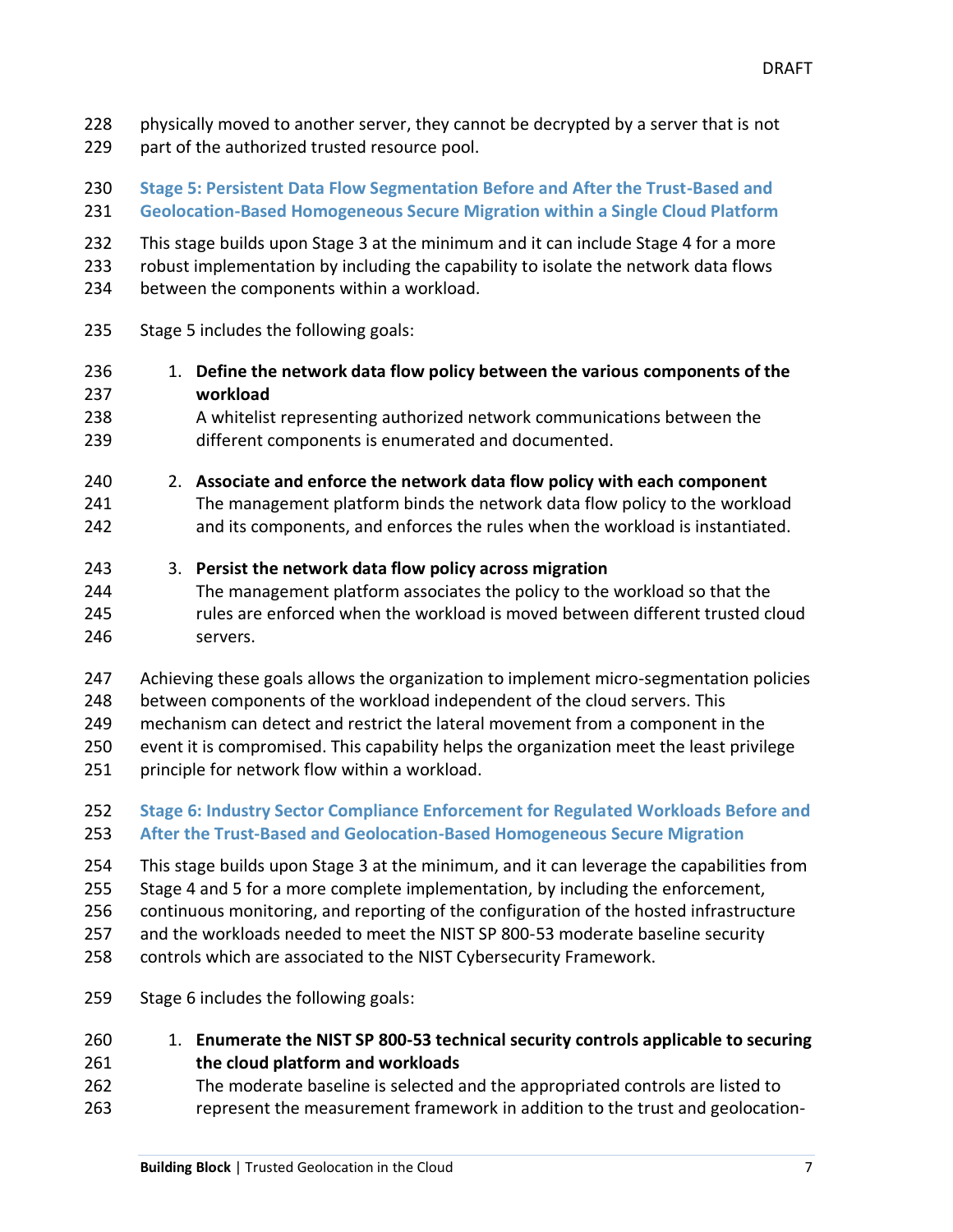| 264<br>265<br>266<br>267<br>268<br>269<br>270<br>271 |    | based characteristics, data protection capabilities, and network segmentation<br>properties. The measurement framework includes applicable security controls<br>from families such as access control, audit and accountability, configuration<br>management, identification and authentication, system and communication<br>protection, and system and information integrity. The associated NIST<br>Cybersecurity Framework functions, categories, and sub-categories are<br>documented based on their relationship to the applicable NIST SP 800-53<br>security controls. |
|------------------------------------------------------|----|-----------------------------------------------------------------------------------------------------------------------------------------------------------------------------------------------------------------------------------------------------------------------------------------------------------------------------------------------------------------------------------------------------------------------------------------------------------------------------------------------------------------------------------------------------------------------------|
| 272<br>273<br>274<br>275<br>276<br>277               | 2. | Document the architecture of the solution and the security baseline<br>The components of the cloud infrastructure and the workload are enumerated<br>and the associated security capabilities and technical mechanisms with<br>recommended values are documented to represent the security baseline. The<br>security mechanisms can be built natively into the cloud platform or provided by<br>additional hardware and software components integrated into the solution.                                                                                                   |
| 278<br>279<br>280<br>281<br>282                      |    | 3. Develop a mapping of the NIST SP 800-53 technical security controls to the<br>architecture with technical security mechanisms and assigned values<br>This step combines the outputs of the previous steps to establish the<br>relationship between the NIST SP 800-53 security controls and the security<br>mechanisms of the solution.                                                                                                                                                                                                                                  |
| 283<br>284<br>285<br>286<br>287<br>288<br>289        | 4. | Implement, assess, and report on the technical security mechanisms with<br>respect to the NIST SP 800-53 security controls<br>The security baseline is instrumented across the different components from the<br>infrastructure to the workload. The technical mechanisms are continuously<br>assessed to demonstrate their risk compliance status to the security controls. A<br>governance, risk, and compliance (GRC) tool can be leveraged to provide a<br>detailed report or high-level dashboard view of the compliance posture.                                       |
| 29U                                                  |    | Achieving these goals allows the organization to implement a technical baseline to                                                                                                                                                                                                                                                                                                                                                                                                                                                                                          |

- Achieving these goals allows the organization to implement a technical baseline to
- secure the cloud platform and the workload to meet an industry sector-specific
- compliance framework. The technical mechanisms are continuously enforced and
- assessed to secure the environment over the lifecycle of the cloud platforms and
- workloads. These mechanisms enable the organization to manage risks and meet the compliance requirements.

#### <span id="page-11-0"></span> **Stage 7: Trust-Based and Geolocation-Based Homogeneous and Policy Enforcement in a Secure Cloud Bursting across Two Cloud Platforms**

- This stage builds upon stage 3 and can leverage the capabilities from stages 4, 5, and 6.
- It introduces the notion that the workloads are migrated between two cloud platforms
- that are controlled by two different entities, like a cloud operated in an organization's
- private data center and a cloud managed by a cloud service provider.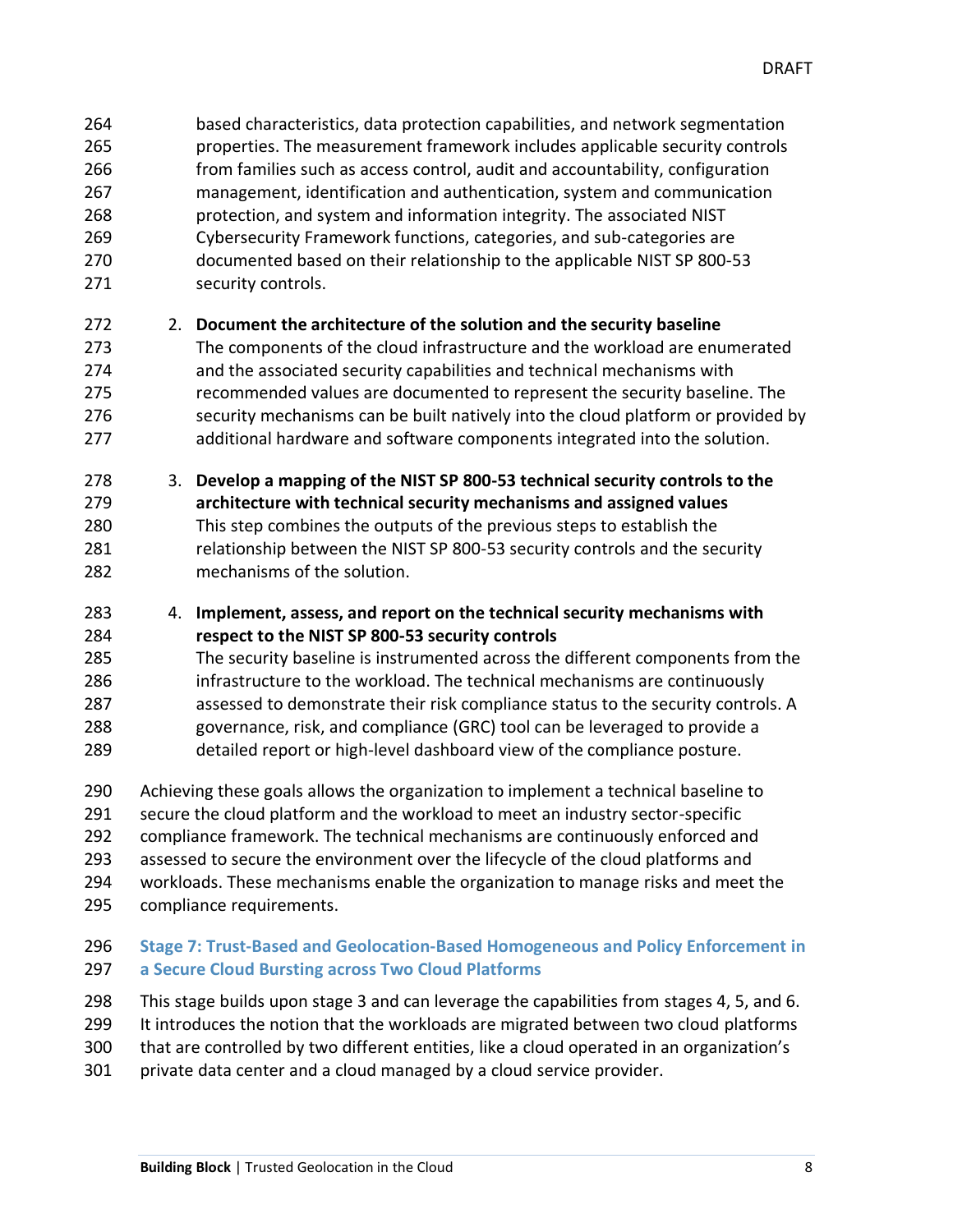- 302 Stage 7 includes the following goals:
- 303 1. **Have two clouds ensure trust by performing geolocation-based migration** 304 Each cloud operator can provide the capabilities described in the previous 305 phases to ensure that the workload migration can occur successfully within their 306 environment in support of the defined policy.
- 307 2. **Establish a trust broker that two cloud operators can use to ensure trust,**  308 **geolocation-based migration, data protection, workload network**  309 **segmentation, and secure baseline and compliance policy enforcement** 310 A trust broker is established to arbitrate and attest that the two cloud platforms 311 meet the trust, geolocation-based migration, data protection, workload network 312 segmentation, and secure baseline and compliance policy requirements. The 313 trust broker bridges the management platforms of both clouds to provide a 314 centralized portal for enforcing, assessing, and auditing the infrastructure and 315 workloads to meet a specified policy.
- 316 Achieving these goals ensures that workloads can be migrated between different cloud
- 317 platforms to take advantage of public cloud service providers in support of the
- 318 organization's business objectives of cost savings, high availability, and resiliency
- 319 without compromising the security of the workloads and while still meeting the
- 320 compliance requirements.
- 321 The following table summarizes the required and optional capabilities for each stage. A 322 complete and robust implementation will include capabilities defined in all the stages.

|                                                                                                                     | Stage 1 | Stage 2 | Stage 3 | Stage 4 | Stage 5  | Stage 6  | Stage 7  |
|---------------------------------------------------------------------------------------------------------------------|---------|---------|---------|---------|----------|----------|----------|
| Platform<br>Attestation and<br>Safer Launch                                                                         | x       | x       |         |         |          |          |          |
| Trust-Based<br>Homogeneous<br><b>Secure Migration</b><br>within a Single<br>Cloud Platform                          | x       | X       |         |         |          |          |          |
| Trust-Based and<br>Geolocation-Based<br>Homogeneous<br><b>Secure Migration</b><br>within a Single<br>Cloud Platform | x       | X       | X       |         |          |          |          |
| Data Protection<br>and Encryption Key                                                                               | x       | X       | x       | X       | optional | optional | optional |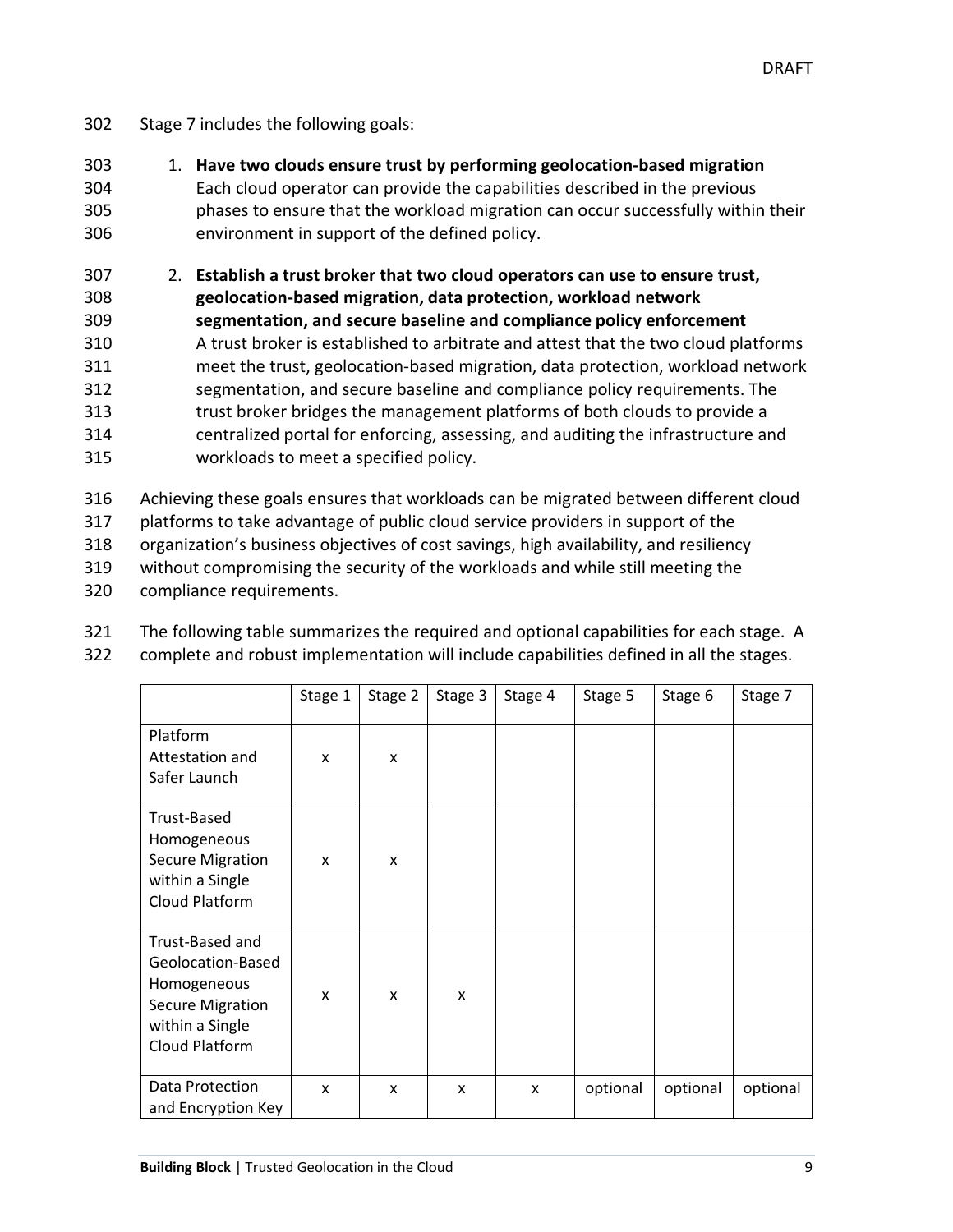| Management<br>Enforcement<br><b>Based on Trust-</b><br><b>Based and</b><br>Geolocation-Based<br>Homogeneous<br><b>Secure Migration</b><br>within a Single<br>Cloud Platform                               |                |   |   |          |          |          |          |
|-----------------------------------------------------------------------------------------------------------------------------------------------------------------------------------------------------------|----------------|---|---|----------|----------|----------|----------|
| Persistent Data<br>Flow Segmentation<br>Before and After<br>the Trust-Based<br>and Geolocation-<br><b>Based</b><br>Homogeneous<br><b>Secure Migration</b><br>within a Single<br>Cloud Platform            | X              | x | X | optional | X        | optional | optional |
| <b>Industry Sector</b><br>Compliance<br><b>Enforcement for</b><br>Regulated<br><b>Workloads Before</b><br>and After the<br>Trust-Based and<br>Geolocation-Based<br>Homogeneous<br><b>Secure Migration</b> | X              | x | X | optional | optional | x        | optional |
| Trust-Based and<br>Geolocation-Based<br>Homogeneous and<br>Policy<br>Enforcement in a<br>Secure Cloud<br><b>Bursting across</b><br>Two Cloud<br>Platforms                                                 | $\pmb{\times}$ | x | X | optional | optional | optional | X        |

323 **Table 1: Capabilities for Each Stage**

324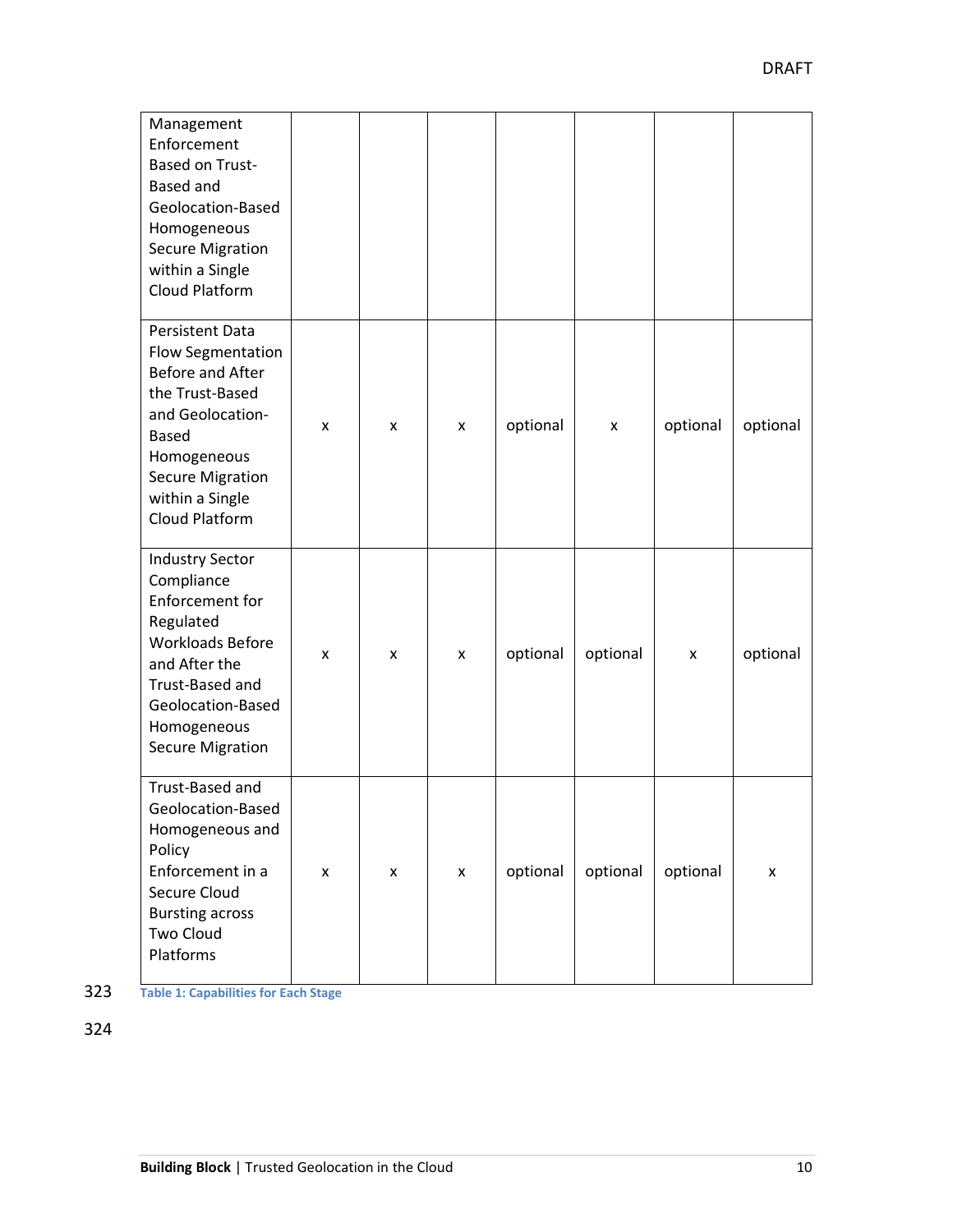# <span id="page-14-0"></span>**4. RELEVANT STANDARDS AND GUIDANCE**

 The following resources and references provide additional information to be leveraged to develop this solution:

| 328                                          | National Institute of Standards and Technology (NIST), NIST FIPS 197, Advanced                                                                                                                                                                                                                          |
|----------------------------------------------|---------------------------------------------------------------------------------------------------------------------------------------------------------------------------------------------------------------------------------------------------------------------------------------------------------|
| 329                                          | <b>Encryption Standard (AES)</b>                                                                                                                                                                                                                                                                        |
| 330                                          | http://nvlpubs.nist.gov/nistpubs/FIPS/NIST.FIPS.197.pdf                                                                                                                                                                                                                                                 |
| 331                                          | National Institute of Standards and Technology (NIST), NIST Federal Information                                                                                                                                                                                                                         |
| 332                                          | Processing Standards (FIPS) 140-2, Security Requirements for Cryptographic                                                                                                                                                                                                                              |
| 333                                          | <b>Modules</b>                                                                                                                                                                                                                                                                                          |
| 334                                          | http://nvlpubs.nist.gov/nistpubs/FIPS/NIST.FIPS.140-2.pdf                                                                                                                                                                                                                                               |
| 335<br>$\bullet$<br>336<br>337<br>338<br>339 | National Institute of Standards and Technology (NIST), NIST Special Publication<br>(SP) 800-53 Revision 4, Security and Privacy Controls for Federal Information<br>Systems and Organizations, April 2013 (including updates as of January 22,<br>$2015$ ).<br>https://doi.org/10.6028/NIST.SP.800-53r4 |
| 340                                          | National Institute of Standards and Technology (NIST), NIST Special Publication                                                                                                                                                                                                                         |
| 341                                          | (SP) 800-70 Revision 3, National Checklist Program for IT Products - Guidelines                                                                                                                                                                                                                         |
| 342                                          | for Checklist Users and Developers, December 2015 (including updates as of                                                                                                                                                                                                                              |
| 343                                          | December 8, 2016).                                                                                                                                                                                                                                                                                      |
| 344                                          | https://doi.org/10.6028/NIST.SP.800-70r3                                                                                                                                                                                                                                                                |
| 345                                          | National Institute of Standards and Technology (NIST), NIST Special Publication                                                                                                                                                                                                                         |
| 346                                          | (SP) 800-125, Guide to Security for Full Virtualization Technologies, January 2011.                                                                                                                                                                                                                     |
| 347                                          | http://csrc.nist.gov/publications/PubsSPs.html#800-125                                                                                                                                                                                                                                                  |
| 348<br>$\bullet$<br>349<br>350<br>351        | National Institute of Standards and Technology (NIST), NIST Special Publication<br>(SP) 800-128, Guide for Security-Focused Configuration Management of<br>Information Systems, August 2011.<br>http://csrc.nist.gov/publications/PubsSPs.html#800-128                                                  |
| 352<br>$\bullet$<br>353<br>354<br>355        | National Institute of Standards and Technology (NIST), NIST Special Publication<br>(SP) 800-137, Information Security Continuous Monitoring for Federal<br>Information Systems and Organizations, September 2011.<br>http://csrc.nist.gov/publications/PubsSPs.html#800-137                             |
| 356                                          | National Institute of Standards and Technology (NIST), NIST Special Publication                                                                                                                                                                                                                         |
| 357                                          | (SP) 800-144, Guidelines on Security and Privacy in Public Cloud Computing,                                                                                                                                                                                                                             |
| 358                                          | December 2011.                                                                                                                                                                                                                                                                                          |
| 359                                          | http://csrc.nist.gov/publications/PubsSPs.html#800-144                                                                                                                                                                                                                                                  |